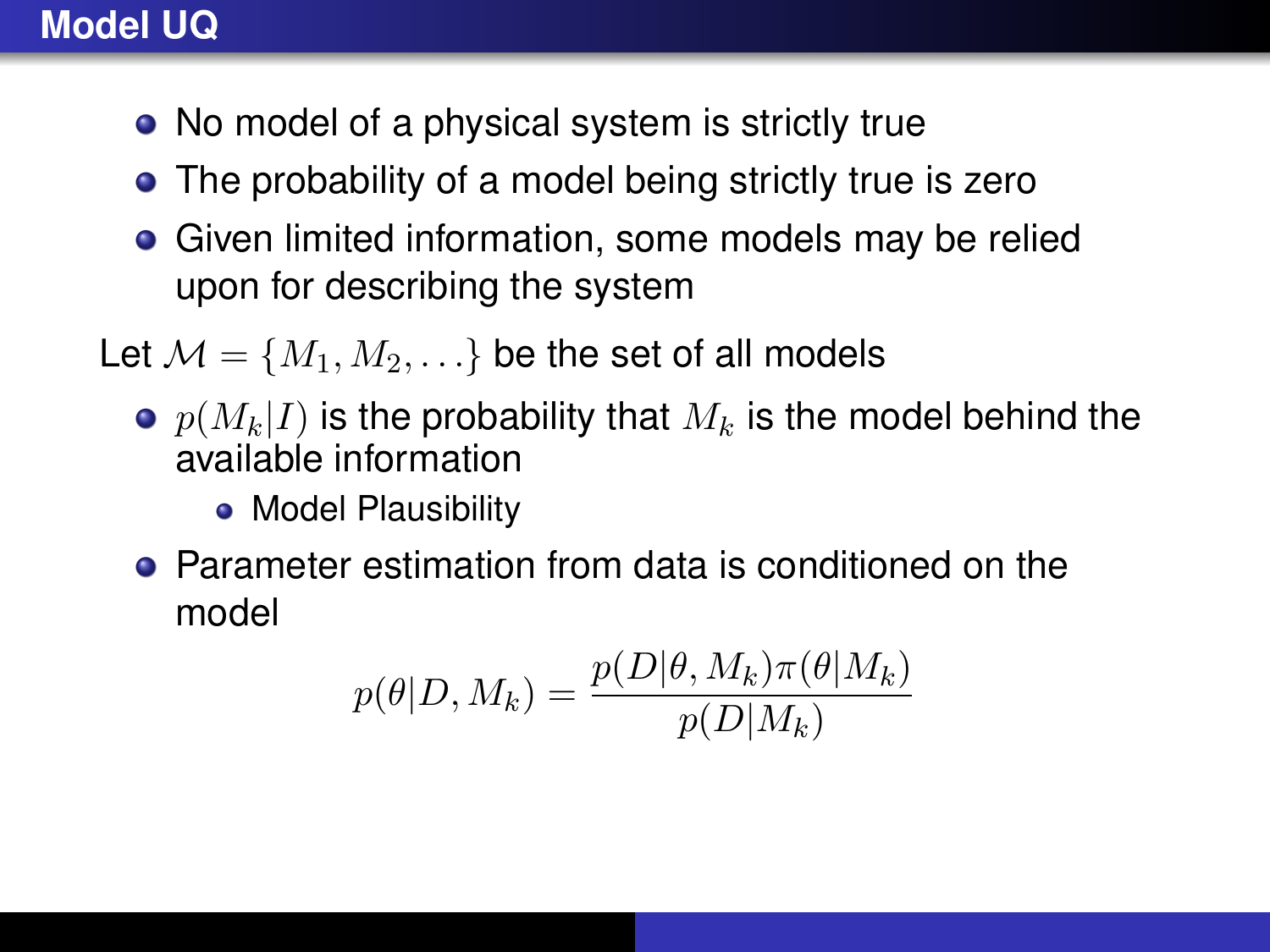## **Bayesian Model Comparison**

Evidence (marginal likelihood) for  $M_k$ :

$$
p(D|M_k) = \int p(D|\theta, M_k) \pi(\theta|M_k) d\theta
$$

Bayes Factor  $B_{ij}$ :

$$
B_{ij} = \frac{p(D|M_i)}{p(D|M_j)}
$$

Plausibility of  $M_k$ :

$$
p(M_k|D, \mathcal{M}) = \frac{p(D|M_k) \ \pi(M_k|\mathcal{M})}{\sum_s p(D|M_s) \pi(M_s|\mathcal{M})} \qquad k = 1, \dots
$$

Posterior odds:

$$
\frac{p(M_i|D, \mathcal{M})}{p(M_j|D, \mathcal{M})} = B_{ij} \frac{\pi(M_i|\mathcal{M})}{\pi(M_j|\mathcal{M})}
$$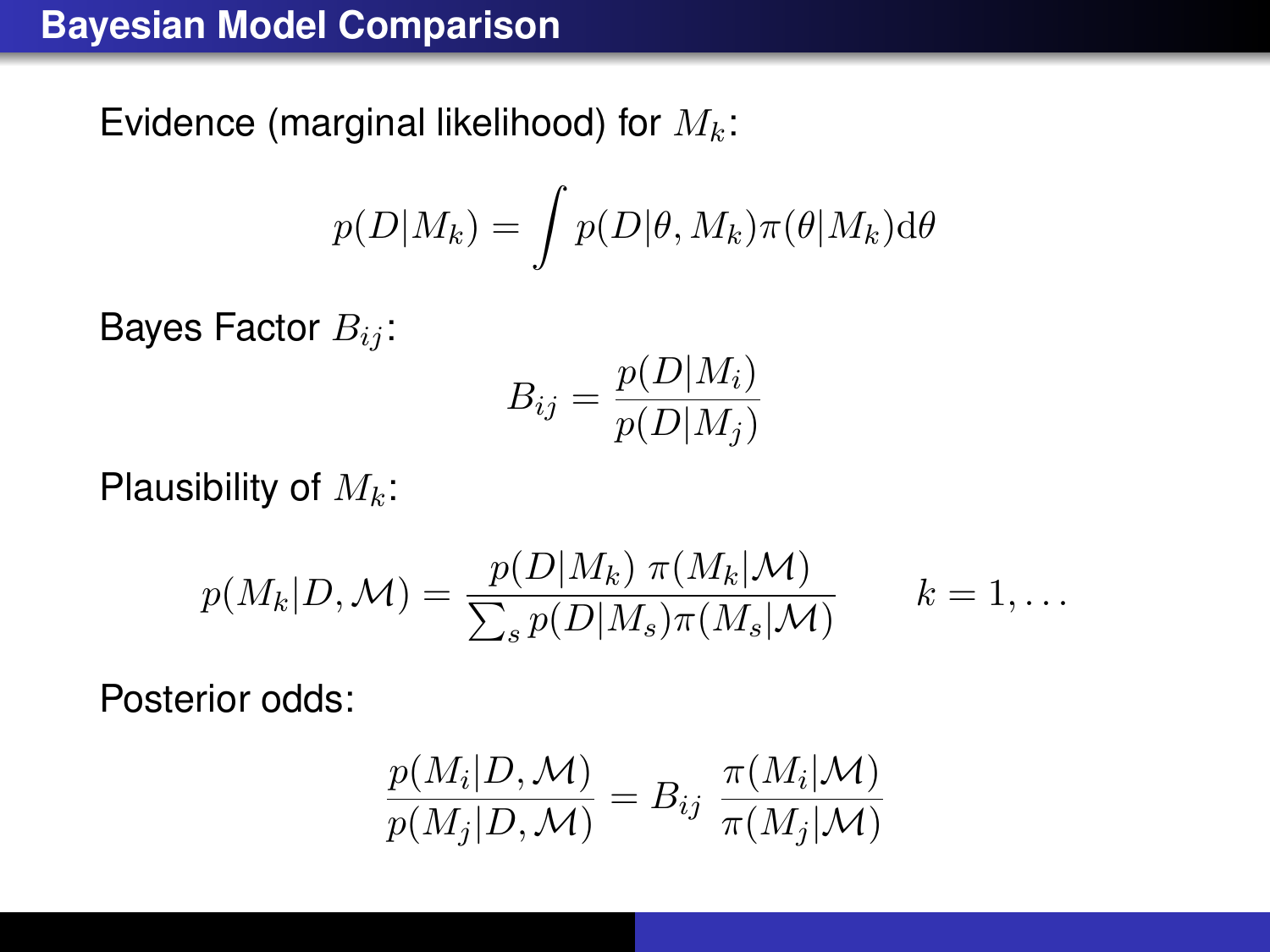# **Marginal Likelihood example**

Consider Fitting with data from a truth model

$$
y_t = x^3 + x^2 - 6
$$

- **Gaussian** *iid* **additive noise model with fixed variance s**
- Bayesian regression with a Gaussian Likelihood, *iid* and given s
- Consider a set of Legendre Polynomial expansion models, order 1-10

$$
y_m = \sum_{k=0}^{P} c_k \psi_k(x)
$$

• Uniform priors  $[-D, D]$  on all coefficients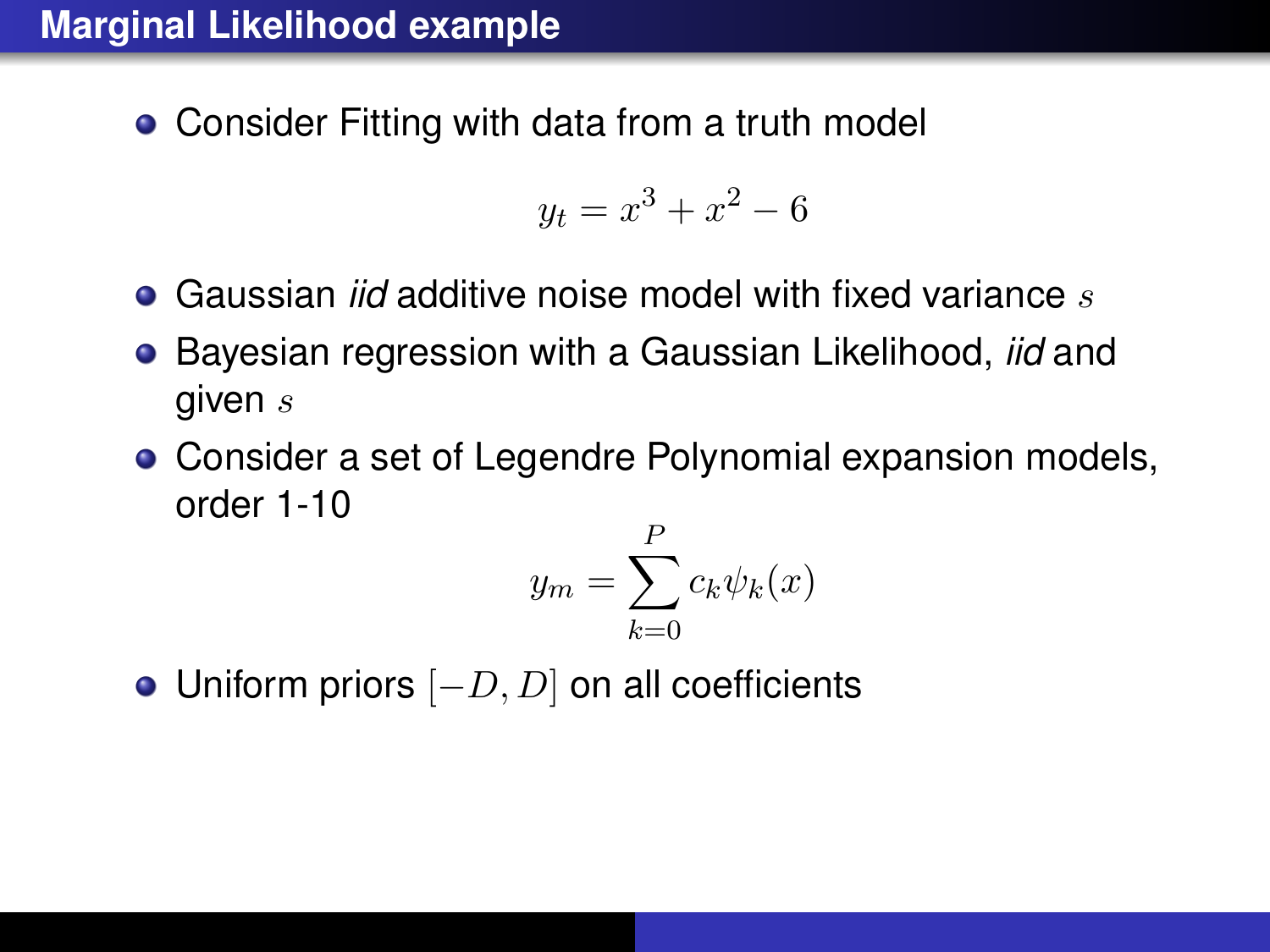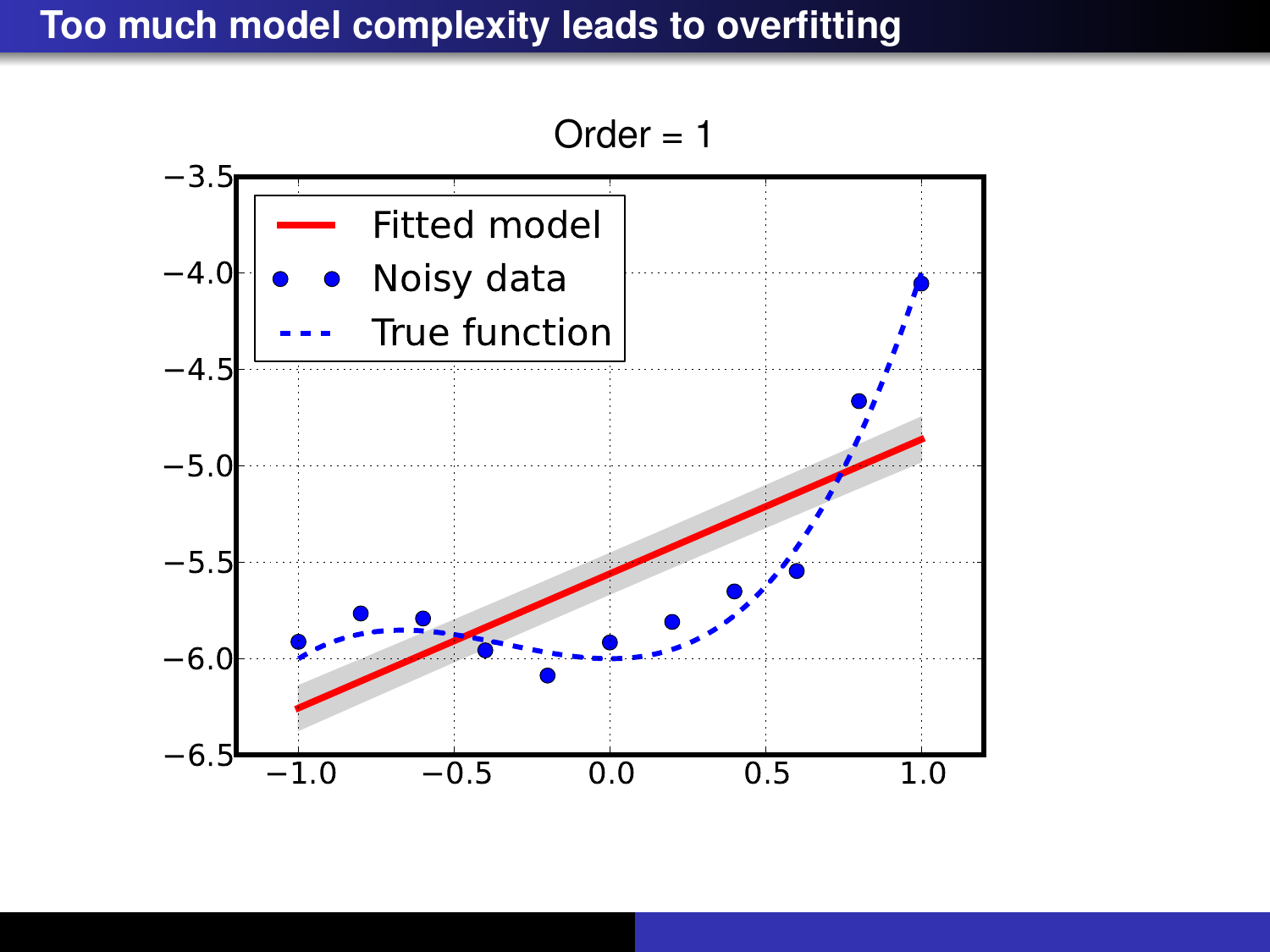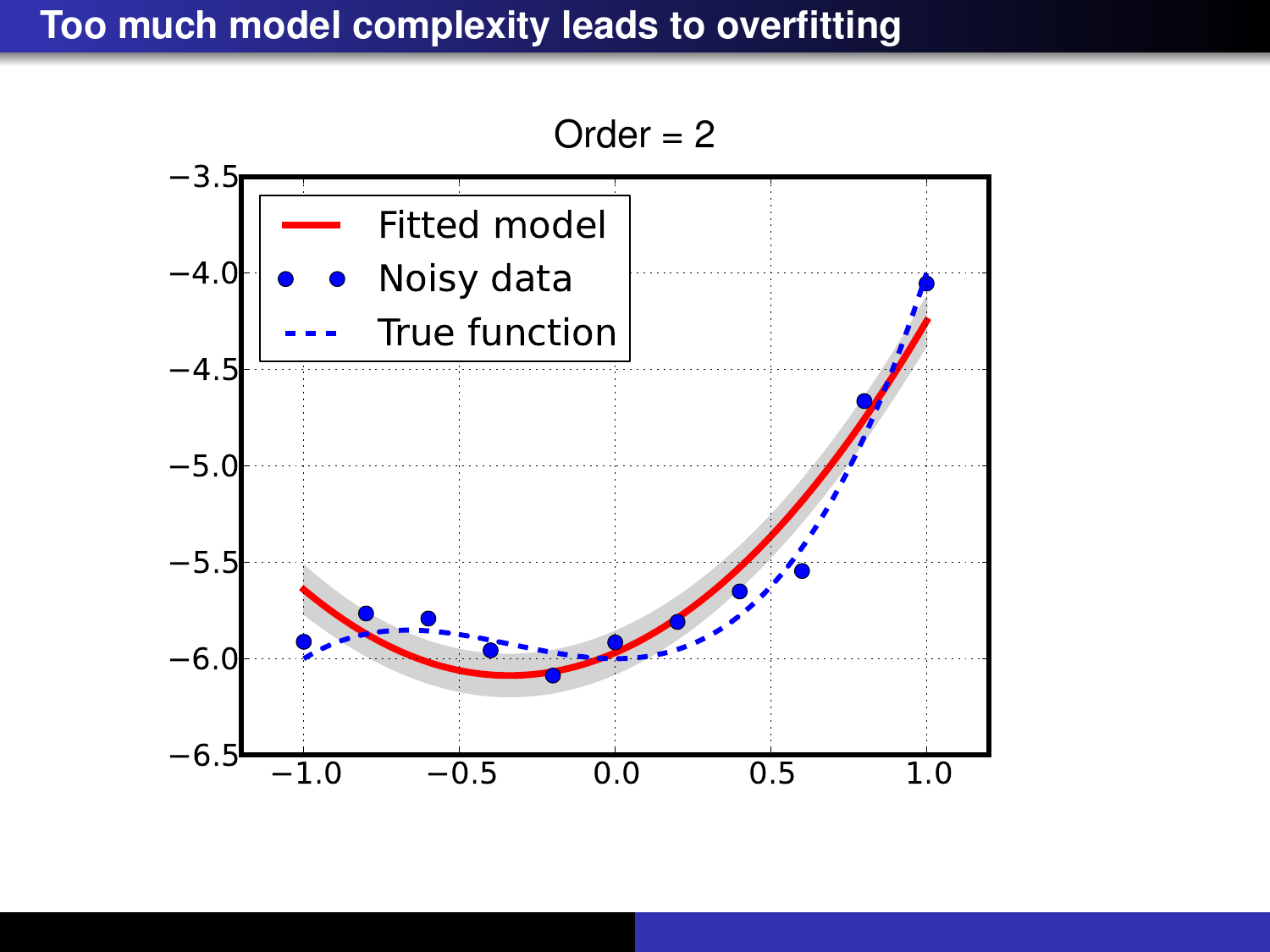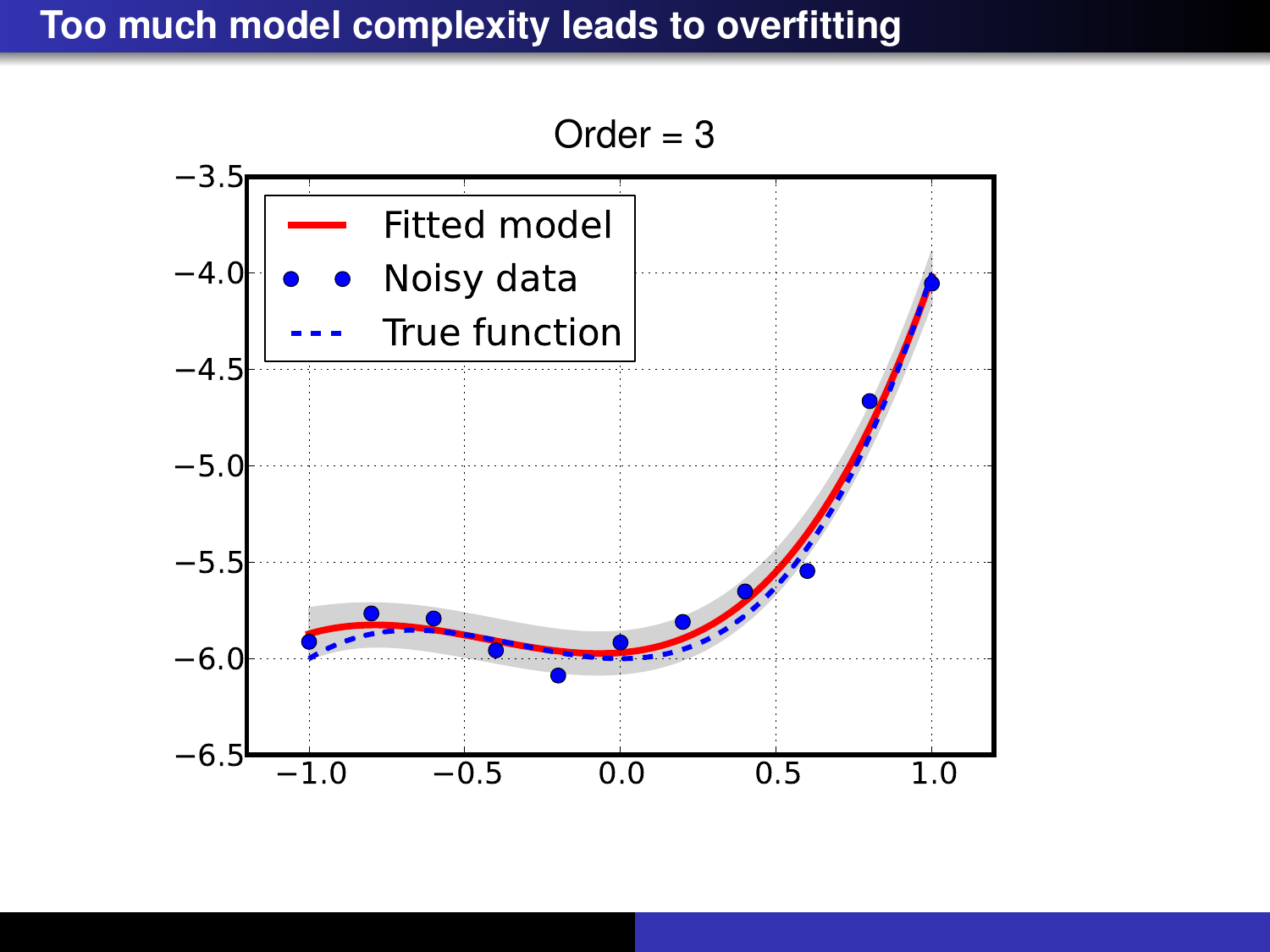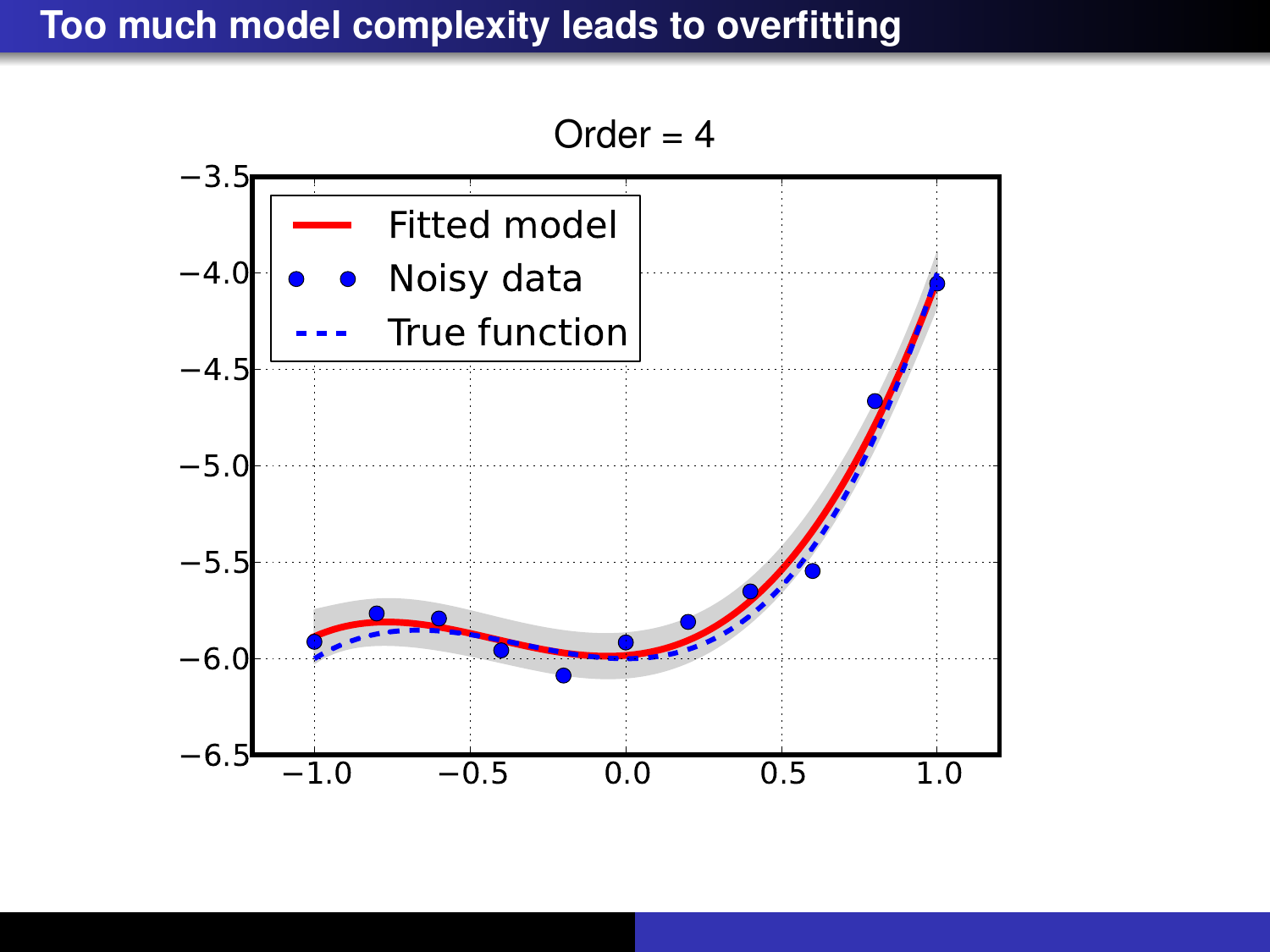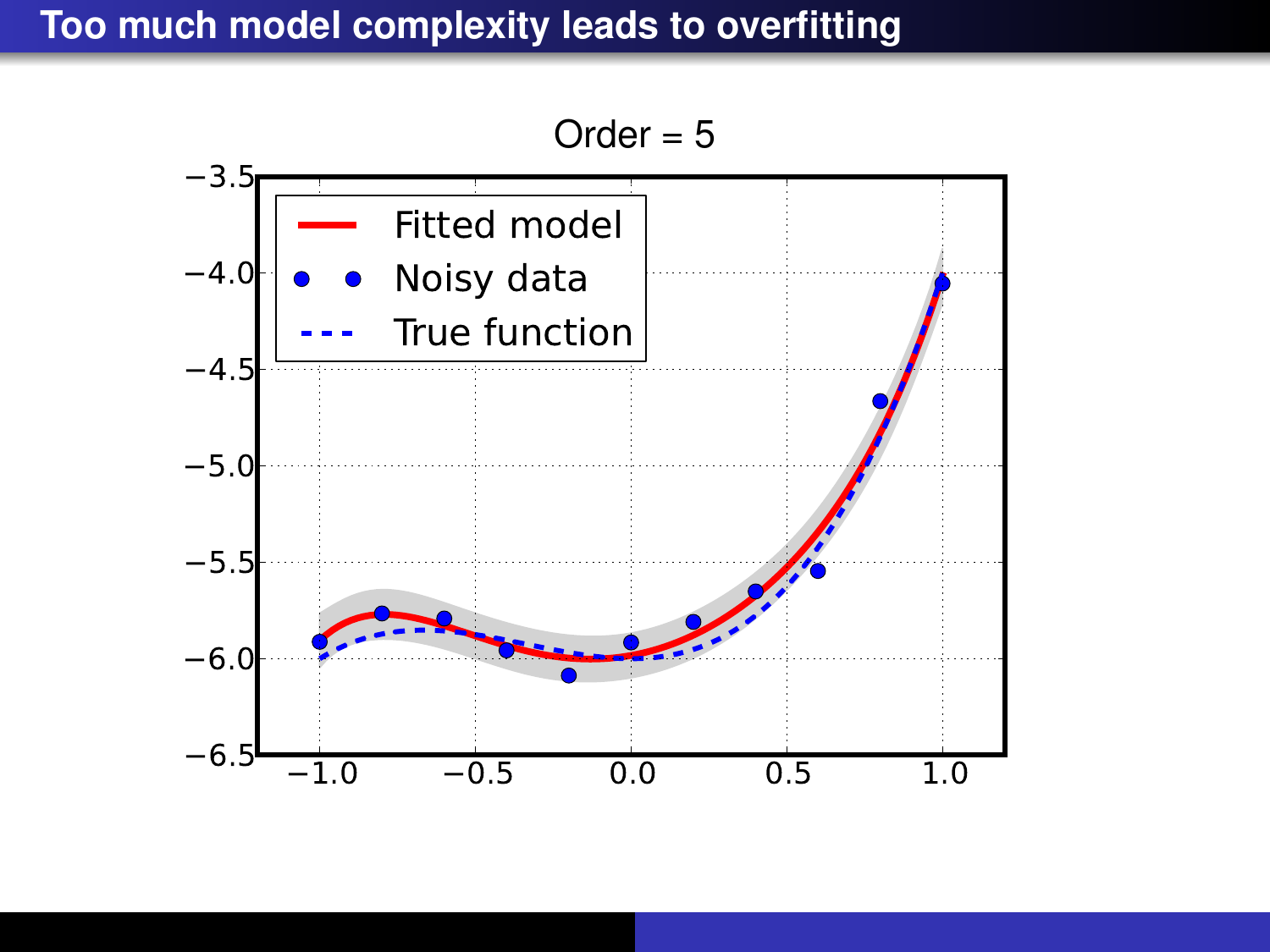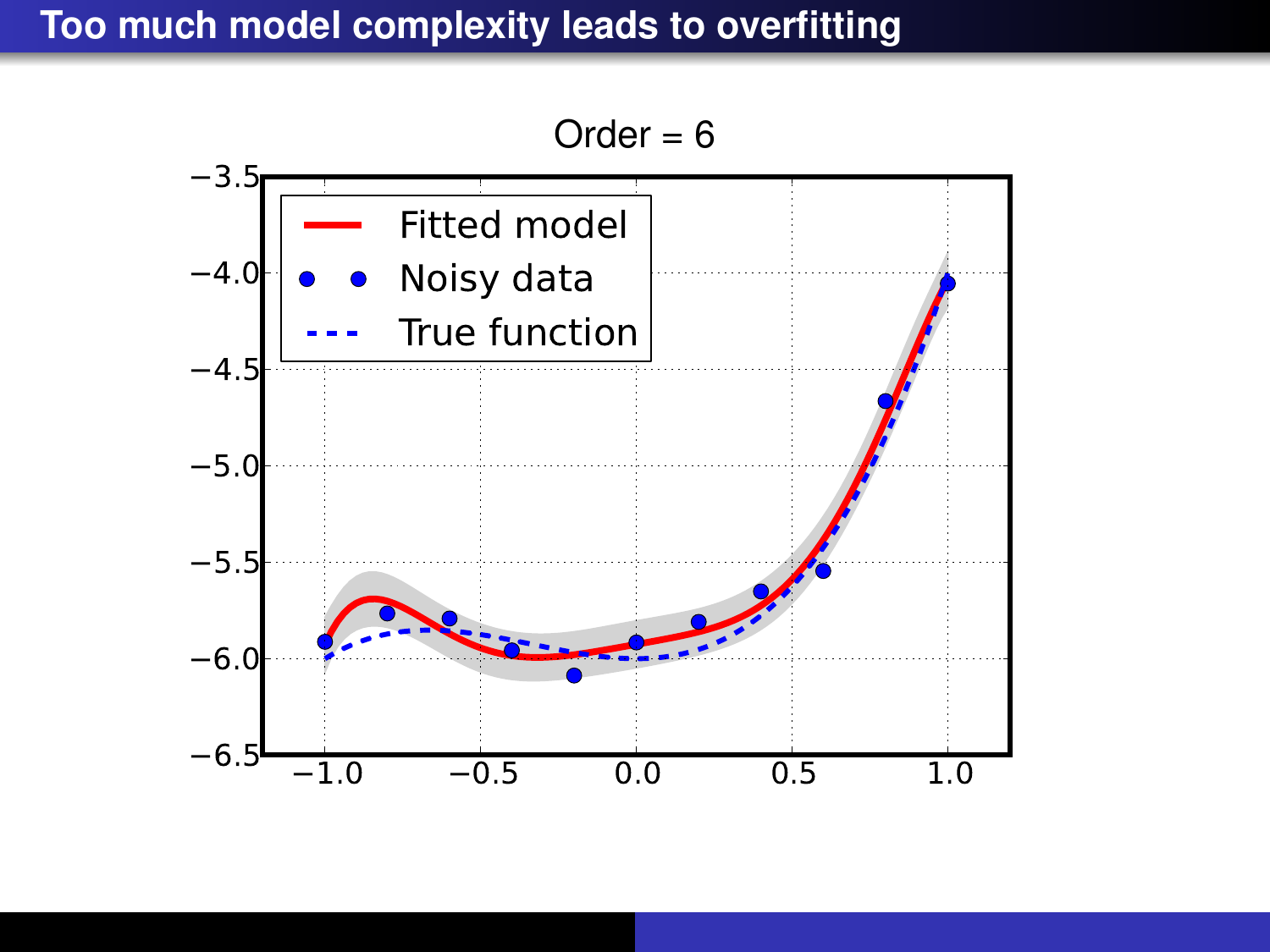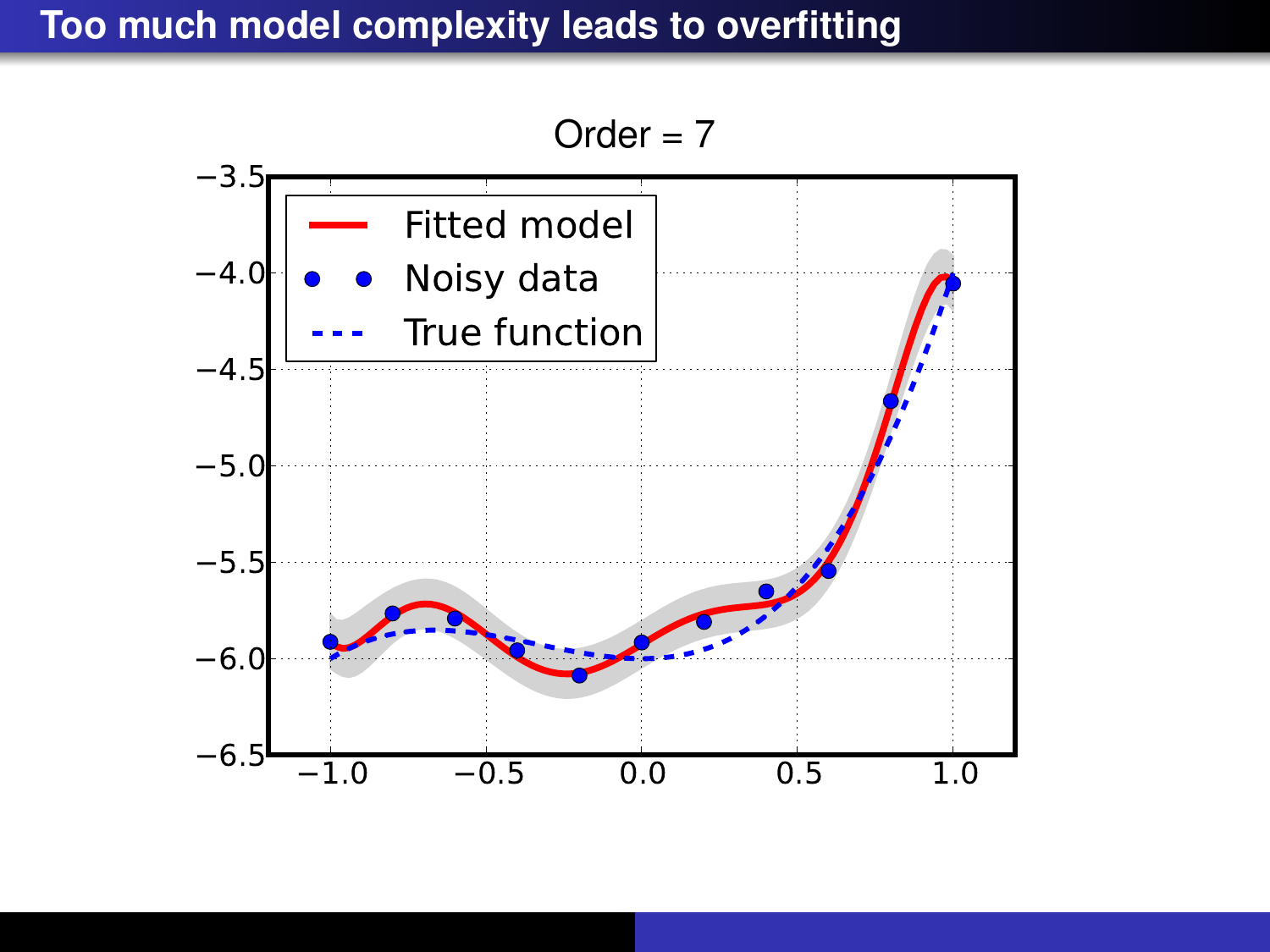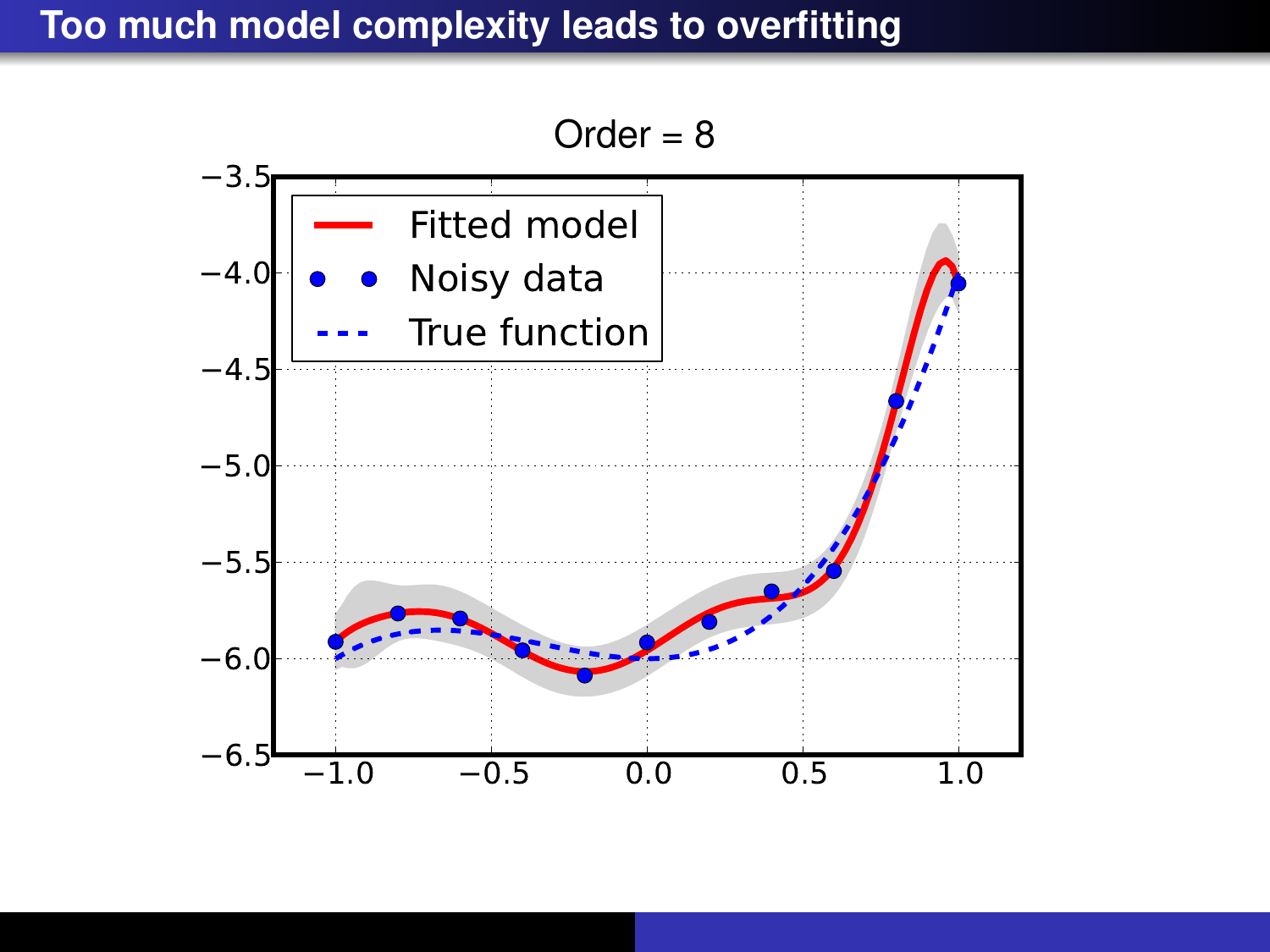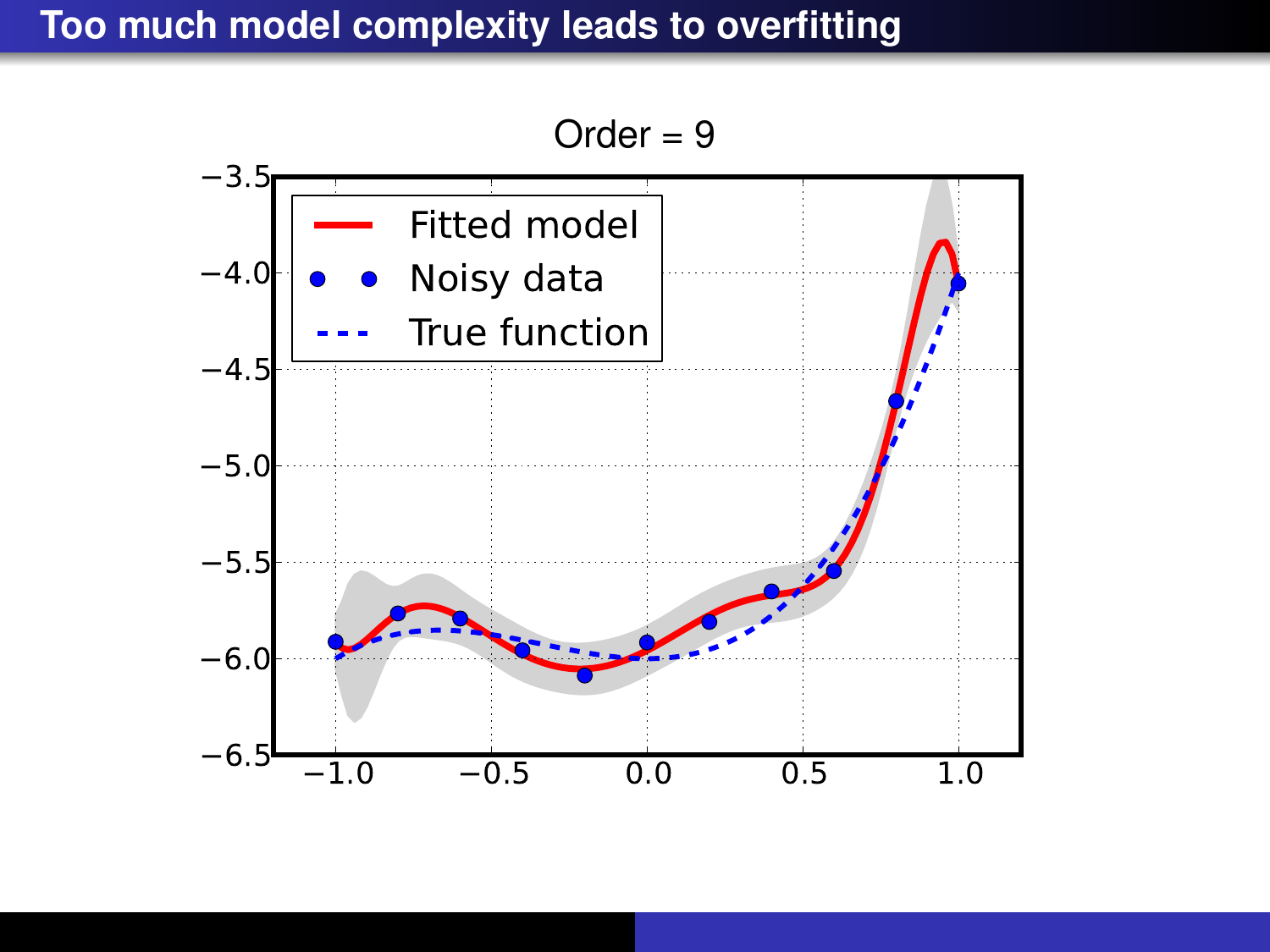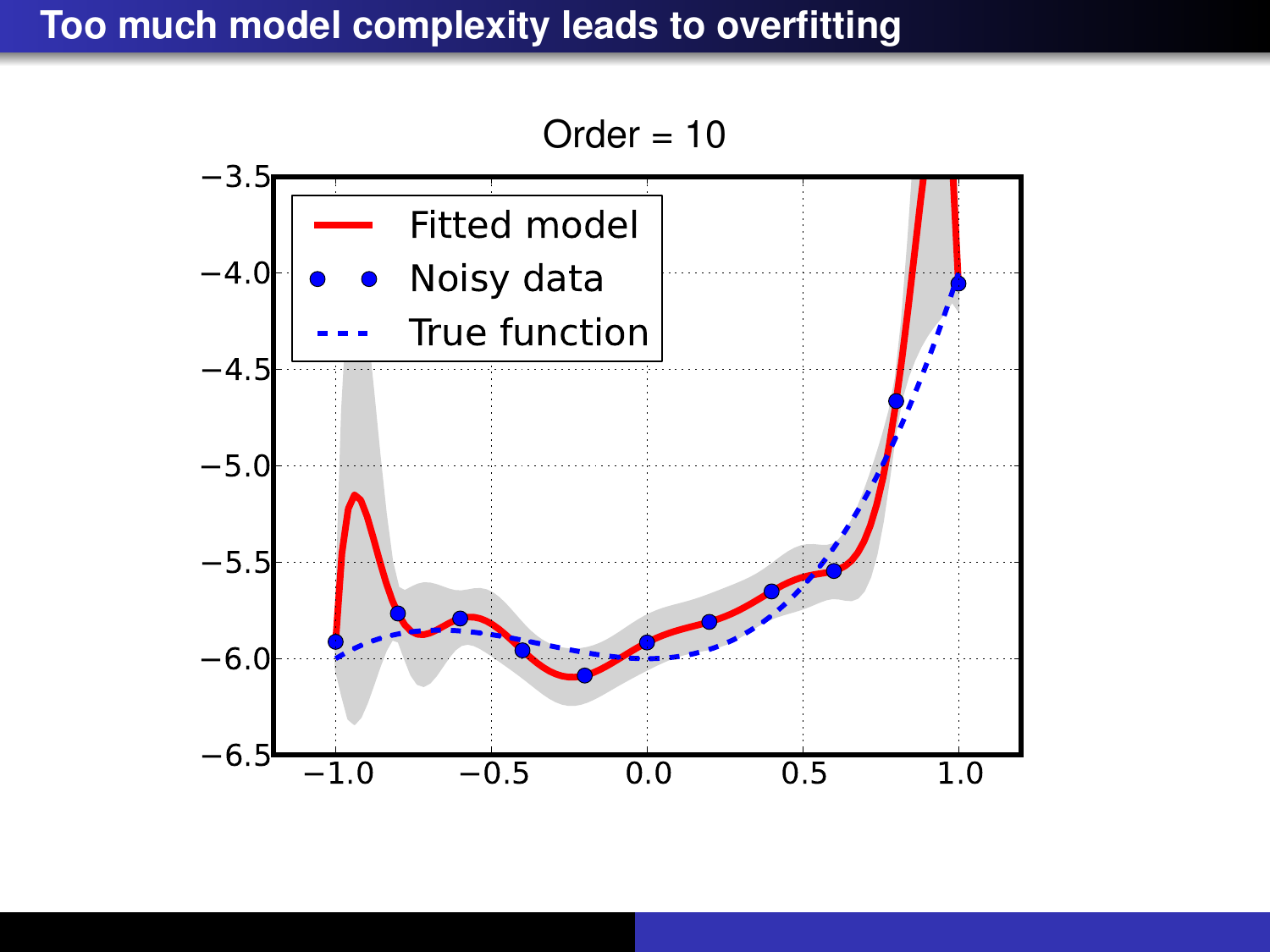# **Evidence – Marginal Likelihood**



Log evidence: sum of two scores, balances complexity & fit

• Peaks at 3rd order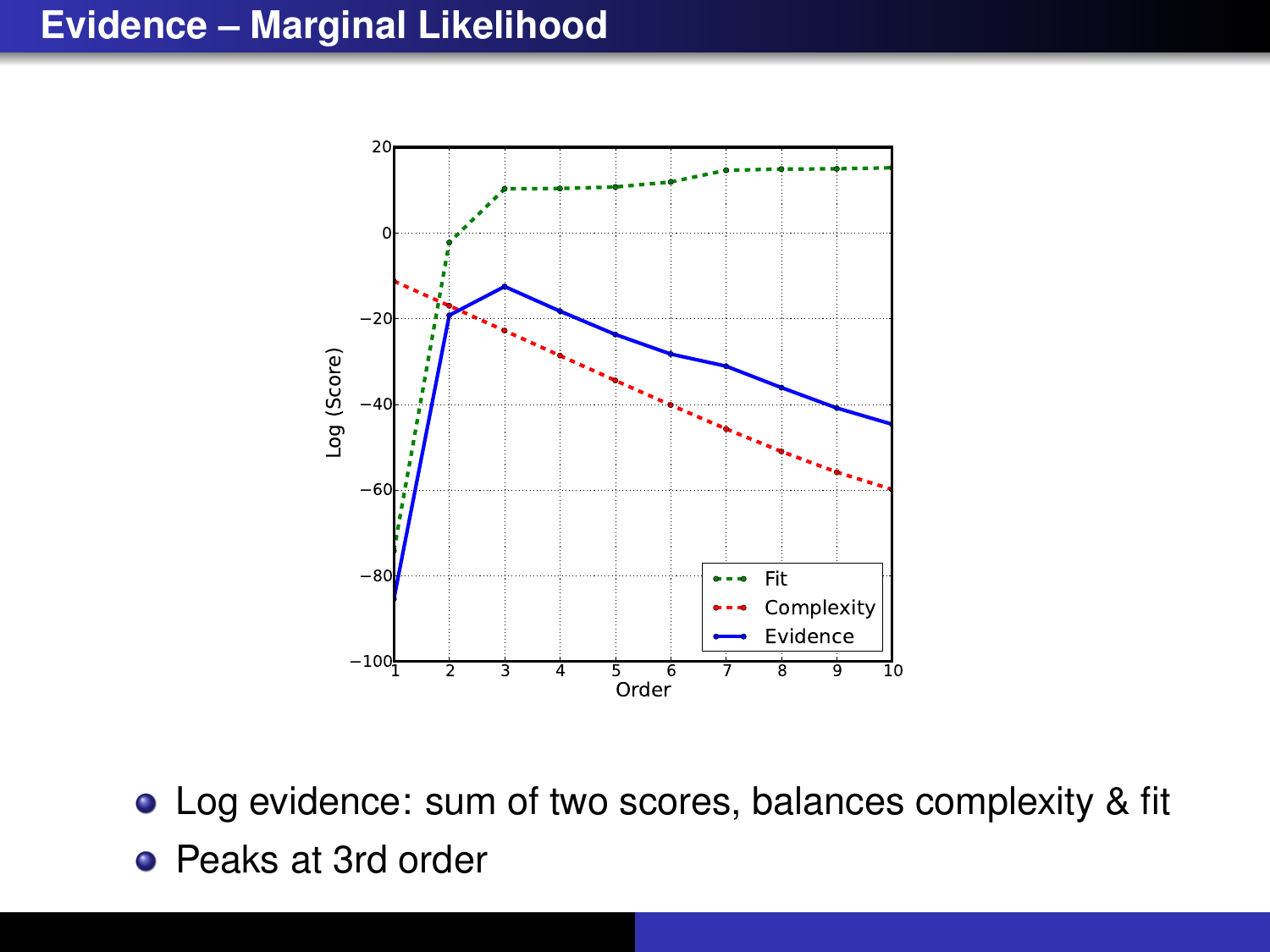#### **Evidence and Validation Error**



- Validation error  $\ell_2$  error for a random set of 1000 points
- Validation error is minimal at the 3rd-order evidence peak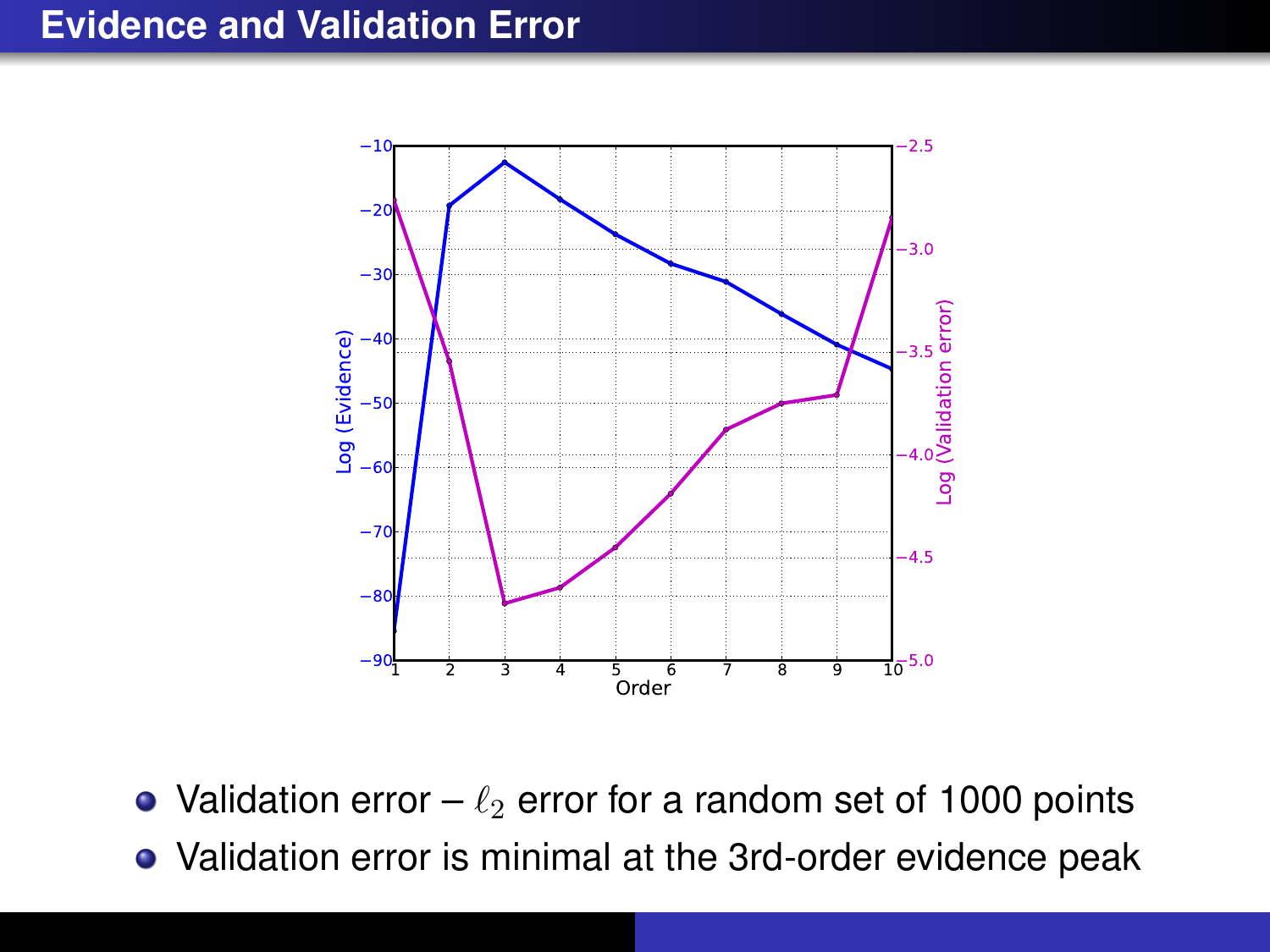#### **Evidence**



Discrimination among models is more clear-cut with higher amount of data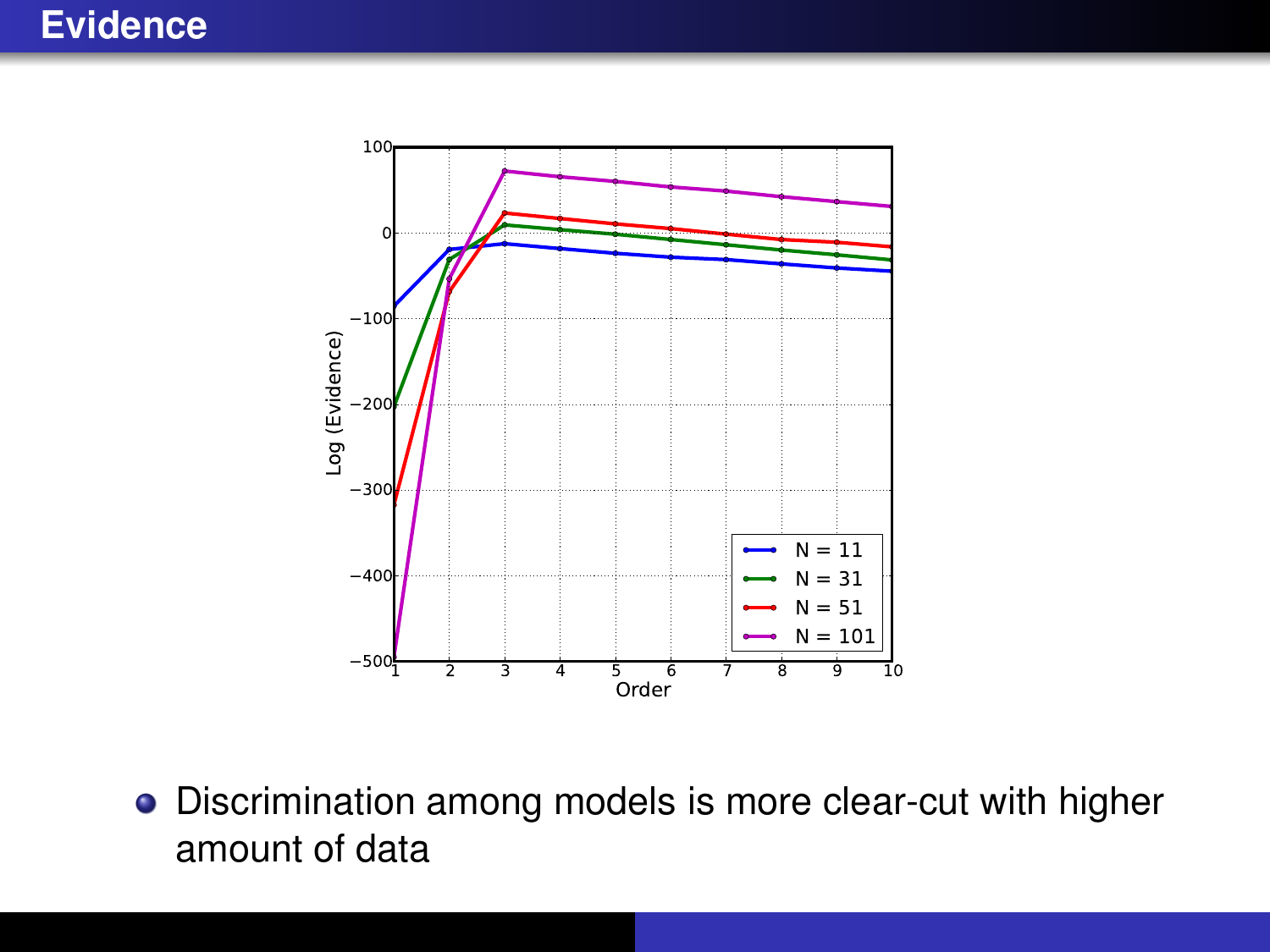

Discrimination among models is more clear-cut with less data noise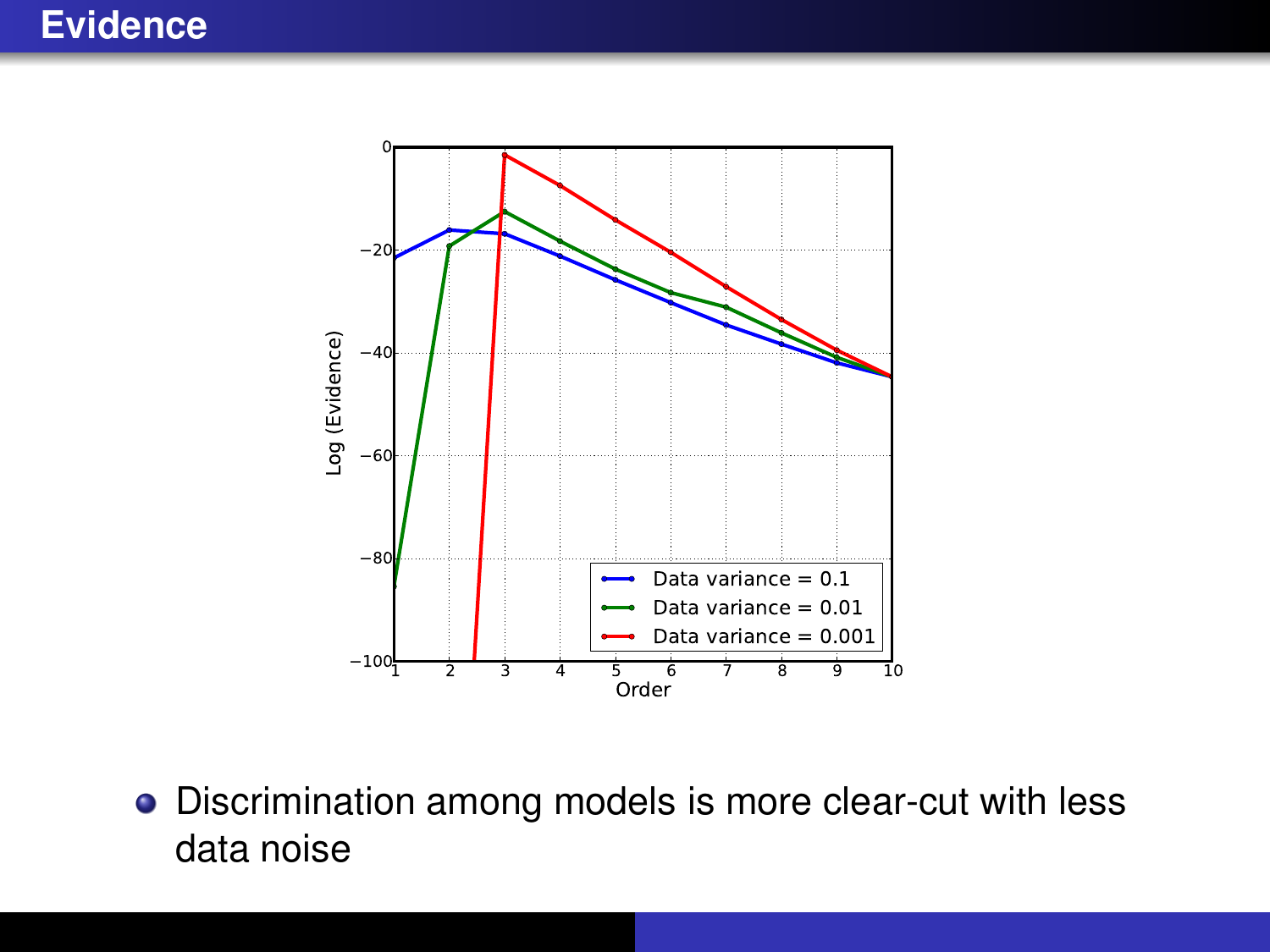Consider that a model

$$
y_m = f(x, \lambda)
$$

was fitted according to

$$
y = f(x, \lambda) + \epsilon, \quad \epsilon \sim N(0, \sigma^2),
$$

providing:

- The posterior  $p(\lambda, \sigma | D)$
- The marginal posterior  $p(\lambda|D)$

Define:

- Pushed forward posterior (PFP) distribution :  $p(y_m|x, D)$
- Posterior predictive (PP) distribution :  $p(y|x, D)$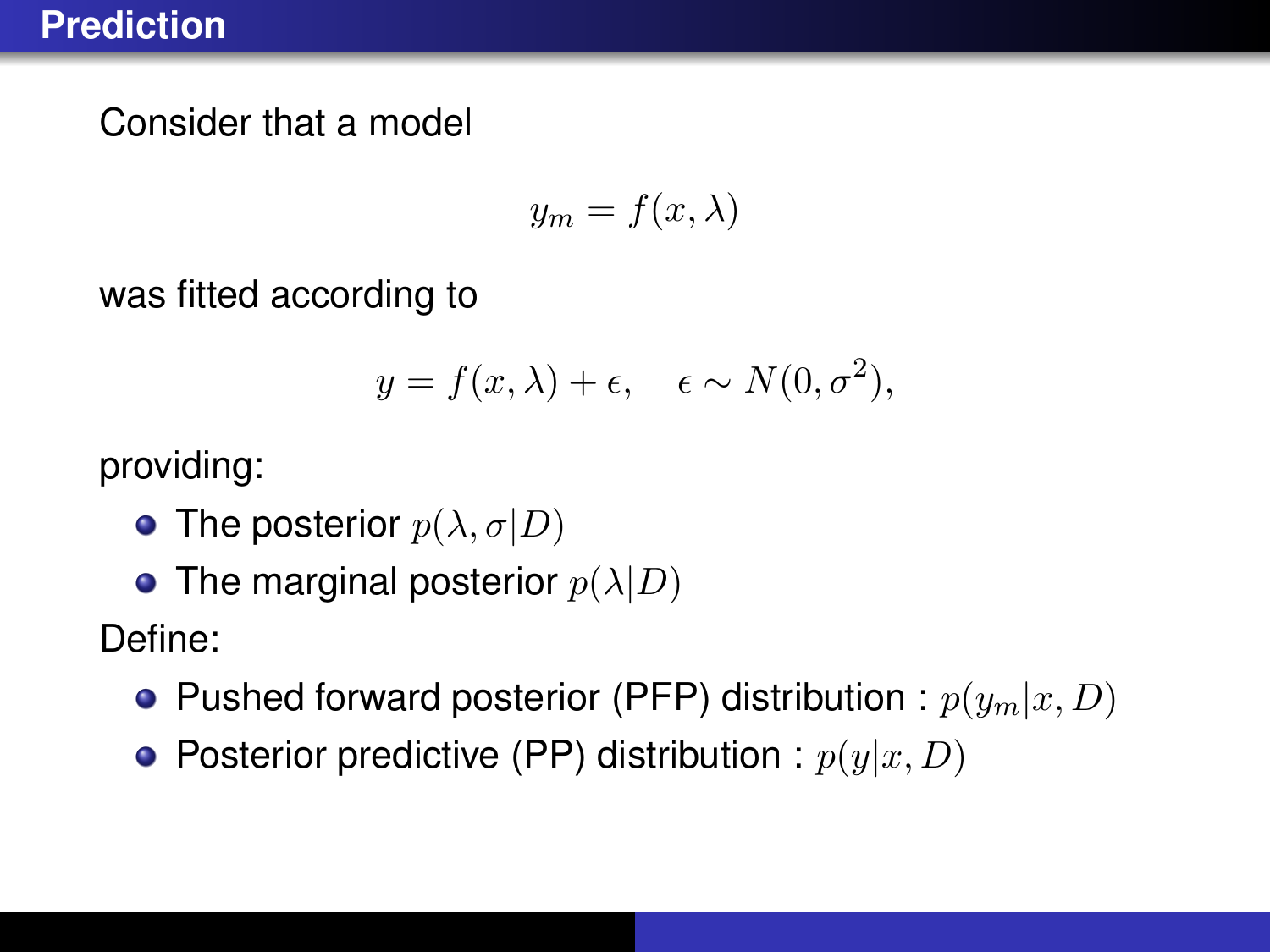# **Pushed forward posterior (PFP)**

- PFP distribution  $p(y_m|x, D)$
- Push-forward of the marginal posterior measure on  $\lambda$ through  $f(x, \lambda)$
- PFP random process

$$
Y_m(x, \omega) = f(x, \lambda(\omega))
$$
  

$$
\sim p(y_m|x, D)
$$

• The PFP provides the uncertain prediction by the calibrated model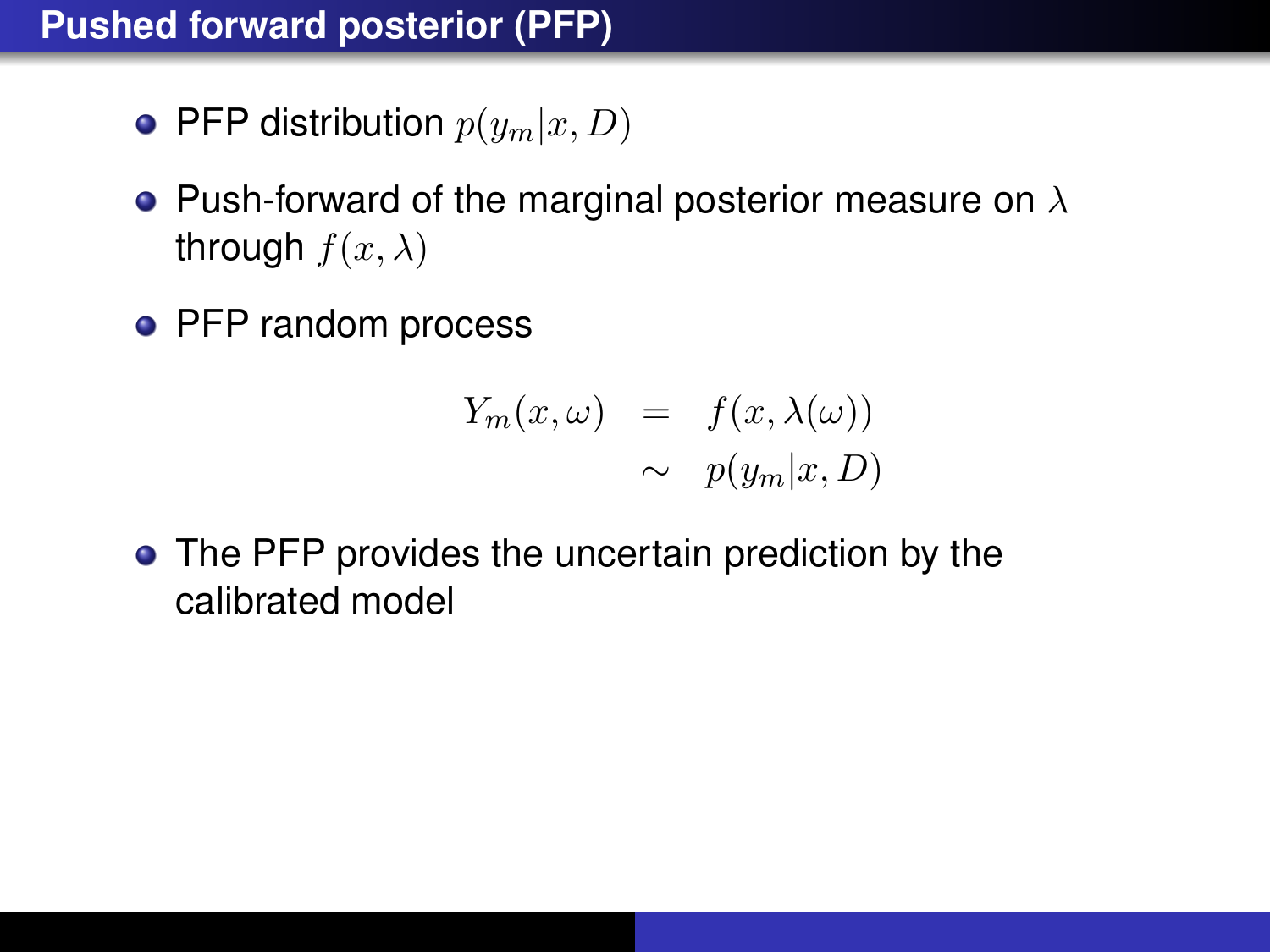# **Posterior Predictive (PP)**

Posterior Predictive distribution  $p(y|x, D)$ 

• With  $\alpha \equiv (\lambda, \sigma)$ ,

$$
p(y|x, D) = \int p(y|x, \alpha, D)p(\alpha|D) d\alpha
$$

PP random process

$$
Y^{PP}(x,\omega) = \mathbf{E}_{\alpha}[Y(x,\omega)]
$$
  

$$
\sim p(y|x,D)
$$

provides the marginal prediction of the data. Where

$$
Y(x,\omega)=f(x,\lambda)+\epsilon(\omega,\sigma)
$$

is the PFP data predictor